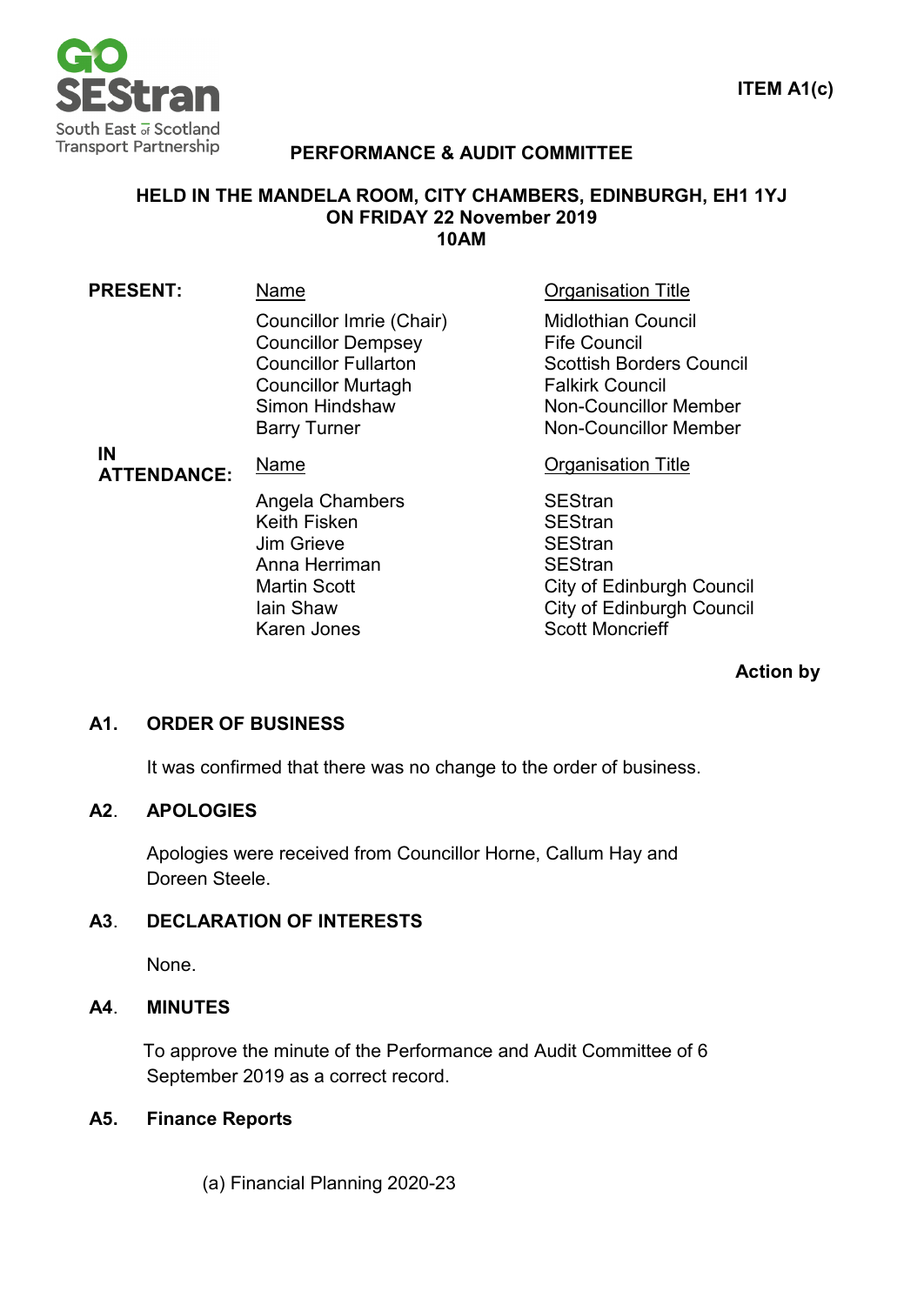

An update was provided on the financial planning being progressed for the Partnership for the 2020/21 revenue budget, together with indicative financial plans for 2021/22 and 2022/23.

## **Decision**

- 1) To note the update on the financial planning assumptions being progressed for the Partnership for the 2020/21 revenue budget and indicative financial plans for 2021/22 and 2022/23.
- 2) To note the report would be presented to the Partnership Board on 6th December 2019.
- (b) Treasury Management Mid-Term Review

Details were provided of the investment activity undertaken on behalf of the Partnership during the first half of the 2019/20 Financial Year.

## **Decision**

To note the investment activity undertaken.

## **A6. RISK MANAGEMENT**

A six-monthly update of the Risk Register was provided to the Committee.

## **Decision**

- 1) To note the Risk Register.
- 2) To note that a final version of the Risk Register will be presented to Partnership Board for noting.

# **A7. PROJECT PERFORMANCE AND EU EXIT UPDATE**

Information was provided on the current status and progress of the various projects SEStran was involved in including an update on the position on the EU exit process.

## **Decision**

1) To note the report.